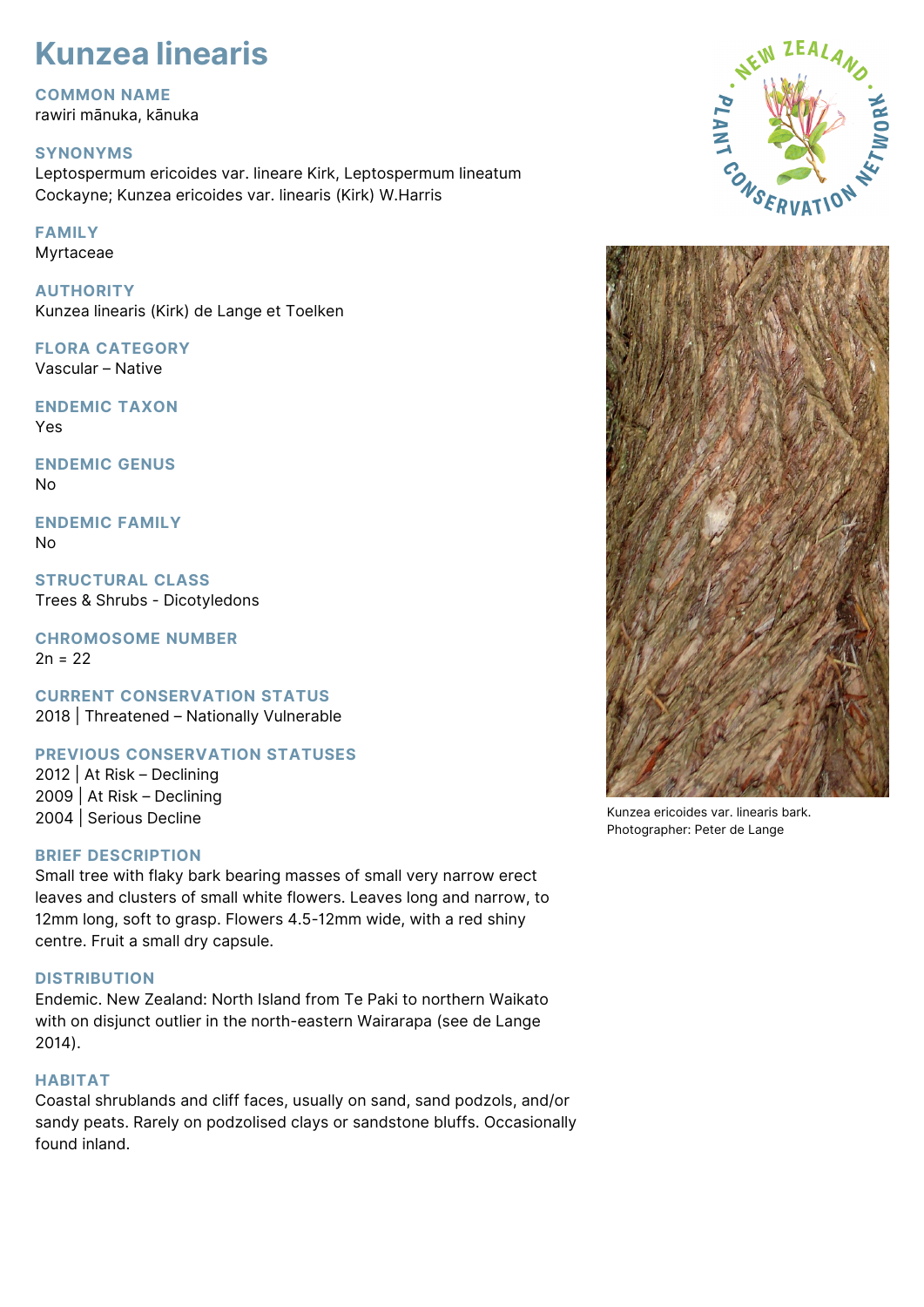#### **FEATURES**

Erect shrubs or small trees up to 12 m. Trunk 1–4), mostly erect, 0.10–0.60 m d.b.h. Bark dark brown to brown, ± elongate, coarsely tessellated usually firmly attached, though peeling inwards leaving centrally attached lunate flakes. Branches numerous; ascending to upright, plumose; branchlets plumose, slender; branchlets sericeous, indumentum copious, hairs antrorse-appressed, weakly flexuose, up to 0.68 mm long. Leaves sessile, hairy, rarely glabrous, densely crowded along branchlets toward apices; lamina  $9.3-19.5 \times 0.3-1.2$  mm, initially silvery-grey (due to dense hair covering), maturing dark green to glaucous green above (as hairs are shed); linear, apex sharply acute, cuspidate, base attenuate; lamina margins copiously covered in silverygrey hairs, these forming a thick band and fusing with the abaxial midrib hairs just short of lamina apex, and along decurrent leaf bases. Inflorescence spiciform 3–12-flowered botrya 20–80 mm long or an elongated, spiciform, 10–40-flowered botryum up to 180 mm long. Flowers of smaller botrya crowded, those of elongated botrya regularly spaced up to 20 mm apart; terminal portion of both short and elongated spiciform botrya inflorescence types often bearing undeveloped flowers and active vegetative growth. Inflorescence axis densely invested in antrorse-appressed, weakly flexuose, silky hairs. Pherophylls, leaf-like, 1–2 per flower, hairy (rarely glabrous); lamina 6.0–12.8 × 0.9–2.2 mm, dark silvery-green, silvery-grey or glaucous (depending one extent of hair covering), linear to linear-falcate; apex acute, base attenuate; lamina margin densely covered by antrorse-appressed, sericeous hairs, rarely glabrous. Pedicels sessile to subsessile, up to 1.2 mm long, copiously invested with silky, antrorse-appressed, weakly flexuose hairs. Flower buds ovoid, double conic to pyriform, apex sharply erect; calyx lobes pinched at base inwards, touching prior to bud burst. Flowers 1.9–5.7 mm diam. Hypanthium  $2.0-4.0 \times 2.5-4.1$  mm, copiously covered in silverywhite to silvery-grey hairs or glaborus; barrel-shaped, cupular or narrowly campanulate, rim bearing 5 persistent sharply erect calyx lobes; hypanthium usually completely covered in a dense covering of long, silky, antrorse-appressed silvery hairs. Calyx lobes 5, erect, 1.0–1.6 × 0.2–0.6 mm, narrowly deltoid to deltoid with acute tips, red-green, densely covered in long, silky, silvery, antrorse-appressed, hairs or glabrous. Receptacle green or pink at anthesis, usually darkening to crimson after fertilisation. Petals 5–6, 0.9–2.0 × 0.7–1.9 mm, cream, pale pink or cream basally flushed pink, narrowly ovate to suborbicular, suberect, apex rounded, margins ± finely and irregularly crumpled, oil glands colourless. Stamens 32–46(–60) in 1–2 weakly defined whorls, arising from receptacular rim, filaments cream. Anthers dorsifixed, 0.04–0.06 × 0.02–0.04 mm, testiculate, latrorse. Pollen white. Anther connective gland prominent, pale pink or golden-yellow when fresh, drying yellow to pale orange, spheroidal, finely to coarsely papillate. Ovary 3–5 locular, each with 18–30 ovules in two rows on each placental lobe. Style 0.8–2.0 mm long, cream or pale pink; stigma narrowly capitate, as wide as, or slightly wider than style,  $\pm$  flat, greenish-white or pink, flushing red after anthesis, surface finely granular-papillate. Fruits 1.6–2.9 × 2.3–4.1 mm, initially silvery-white or silvery-grey due to dense hair covering, maturing grey-brown to grey-black, barrel-shaped to narrowly obconic, rarely campanulate to cupular, calyx valves prominently erect. Seeds 0.50–1.10 × 0.48–0.70 mm, obovoid, oblong, oblong-ellipsoid, or cylindrical; testa semi-glossy, orange-brown to dark brown, surface coarsely reticulate.